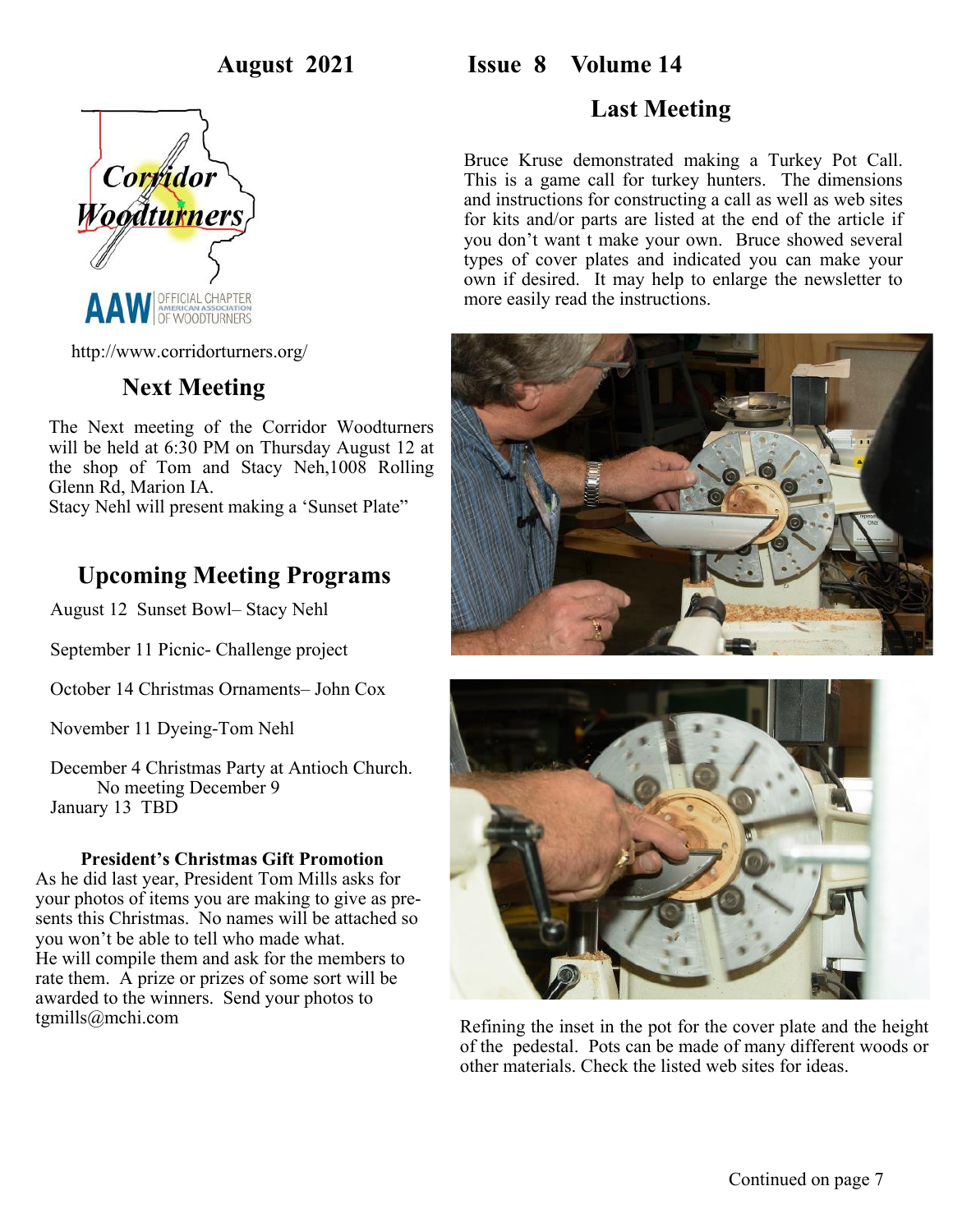August 2021 **Corridor Woodturners** Page 2



# **From the President**

Greetings, turners. I've got some great news! Starting in January, 2022, the club will return to holding meetings in the Marion High School wood shop. We owe a debt of gratitude to Tom and Stacy Nehl for holding meetings in their shop during the pandemic.

Remember to sign up for and complete your challenge project, to be unveiled at the September 11 club picnic. I've got mine done already. The challenge can be anything you've never done before. There's a cash prize by random drawing.

Speaking of picnic, the club picnic will be Sept 11 at the Nehl's house. Bring chairs, table ser-

vice, and a dish to pass (meat and drink will be provided). There will be a silent auction, a show and tell, display of the challenge projects, and the awarding of the hollowing system raffle.

We're always looking for ideas for the monthly demos. If you have an idea, or especially if you'd like to present a demo, talk to me and we'll get you lined up. Also, see elsewhere in the newsletter of the Christmas ornament challenge from Alan Stratton. This could be a great club activity. Our October meeting will feature demos of several ornament styles.

The board has decided to go to in-person only meetings. The Zoom option was a lot of effort, and was sparsely used after we resumed in-person.

The club website [\(www.corridorturners.org\)](http://www.corridorturners.org) is getting some much-needed TLC these days. We'll try to keep the updates regular and add more info in the coming months. If you'd like to help in this effort, talk to me. We could use a webmaster or webmistress on a regular basis.

Hope to see everyone at the August 12 club meeting. Get out in the shop and get your work done. ---Tom Mills

# **Christmas Ornament Challenge**

To: Club President & Leaders

I am Alan Stratton. I host a Christmas Ornament Challenge every year. Coming up is the 10th annual challenge. I would appreciate your help in spreading word on the challenge. And, there is something in it for the club. To enter, all the participant needs to do is:

Complete a Christmas or holiday ornament. Ornaments from other faiths are also welcome.

Take or compose one still picture featuring the ornament.

 Enter their information and upload the picture at www.AsWoodTurns.com/challenges during the month of November. The challenge closes when November 30 closes.

The ornament may utilize any craft- it is not restricted to woodturning.

Do something good with the ornament.

We have a process for selecting winners.

As we did last year, we will ask for a club affiliation. For the clubs with the most people entering the challenge, I will offer an interactive remote demonstration at no charge.

More details are at www.AsWoodTurns.com/challenges or www.OrnamentChallenge.com

The challenge is a lot of fun and a great way to help celebrate Christmas or the winter season. Personally, I love the diversity that I see.

Thank you

Alan Stratton www.AsWoodTurns.com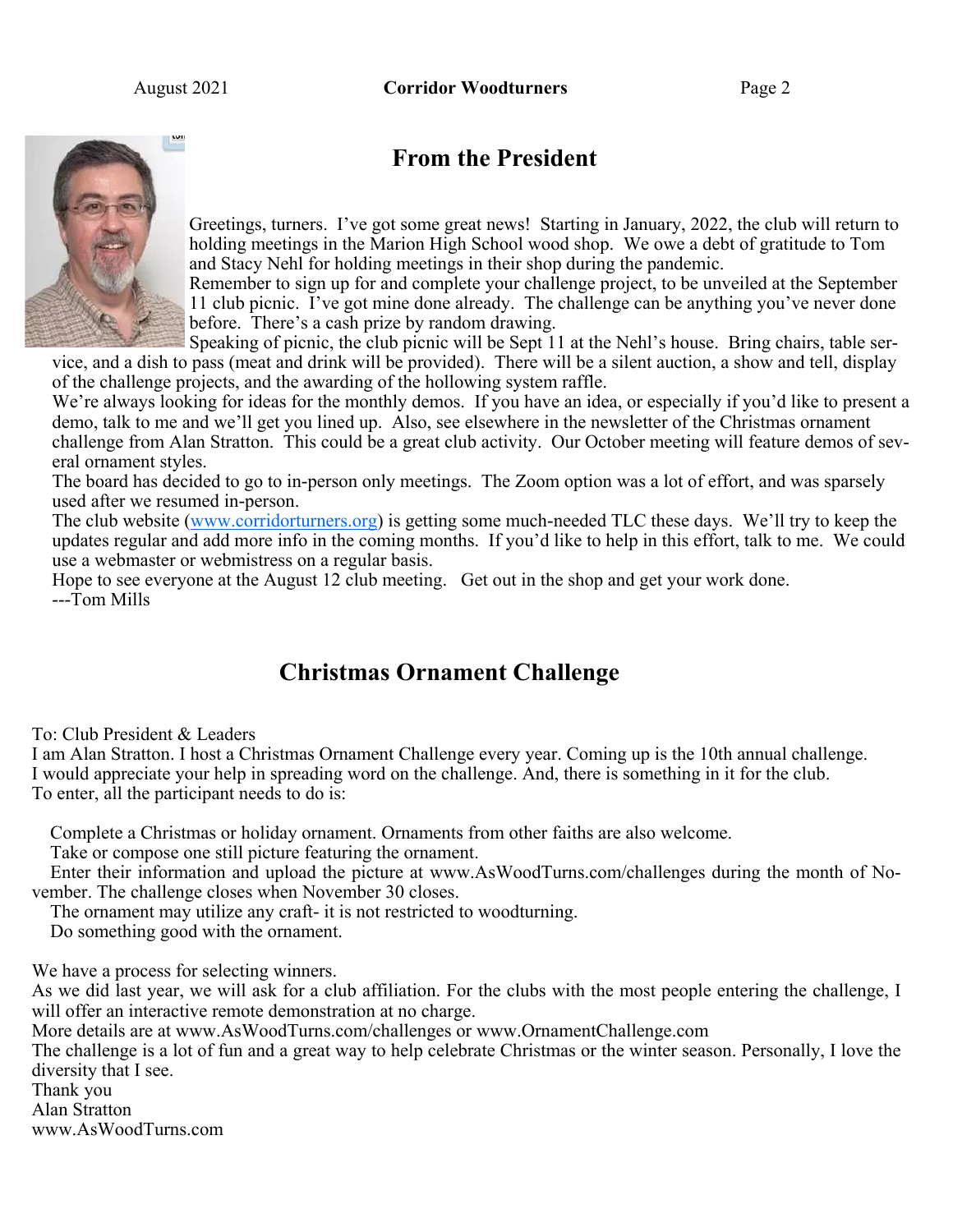

Ed Foss



Ray Hamilton



M E M B E R S G A L L E R Y



Tom Nehl



Mike Marini Mike Gadberry Mike Gadberry

Name -Wood - Finish - Category Legend: AO=Antique Oil WOP=Wipe on Poly POM=Project of the month S&T=show and tell BLO= Boiled Linseed Oil SB= Salad Bowl finish FOG=Found on Ground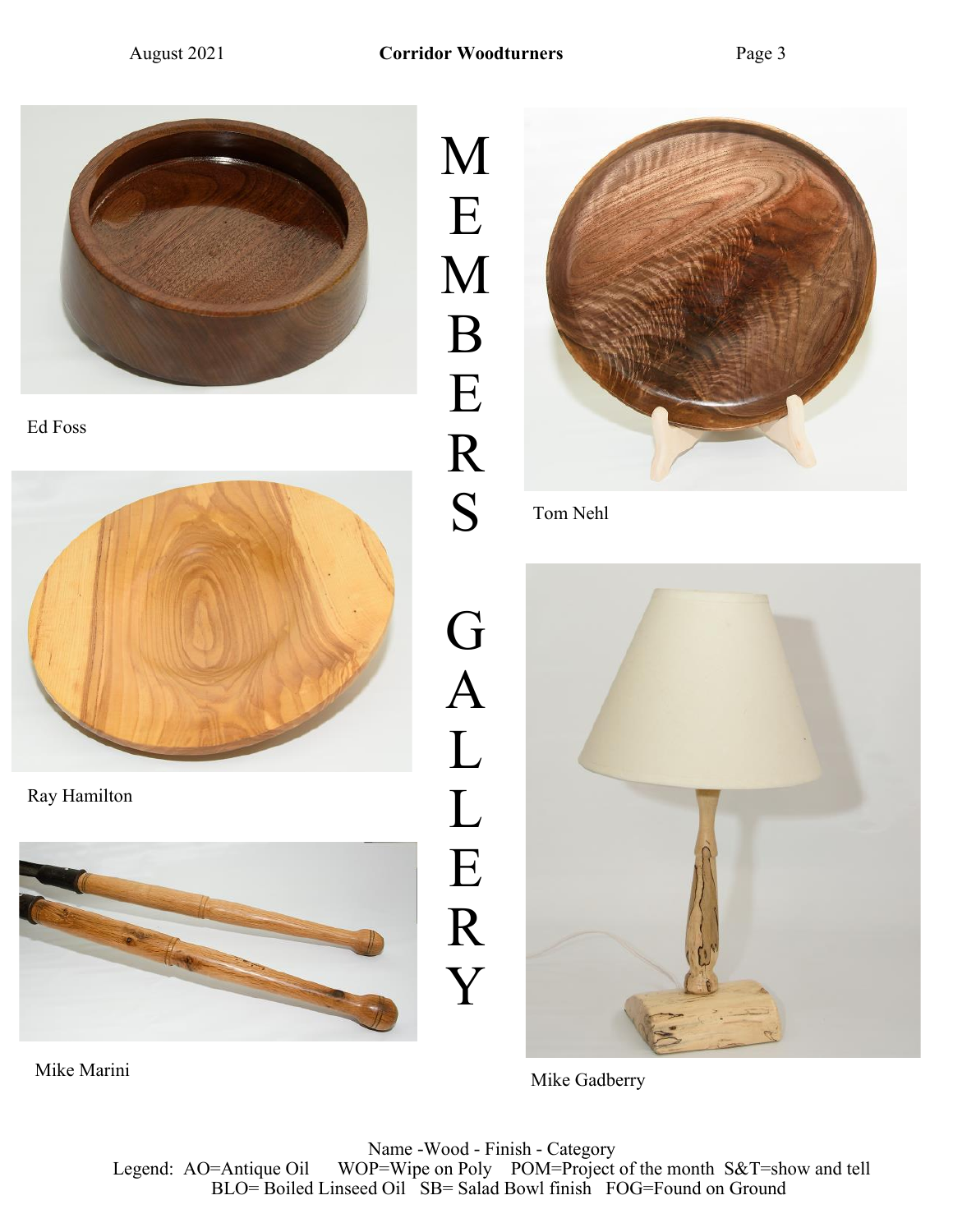E

B

E

R

S

G

A

L

L

E

R

Y



Ray Hamilton



Tom Nehl



Mike Gadberry

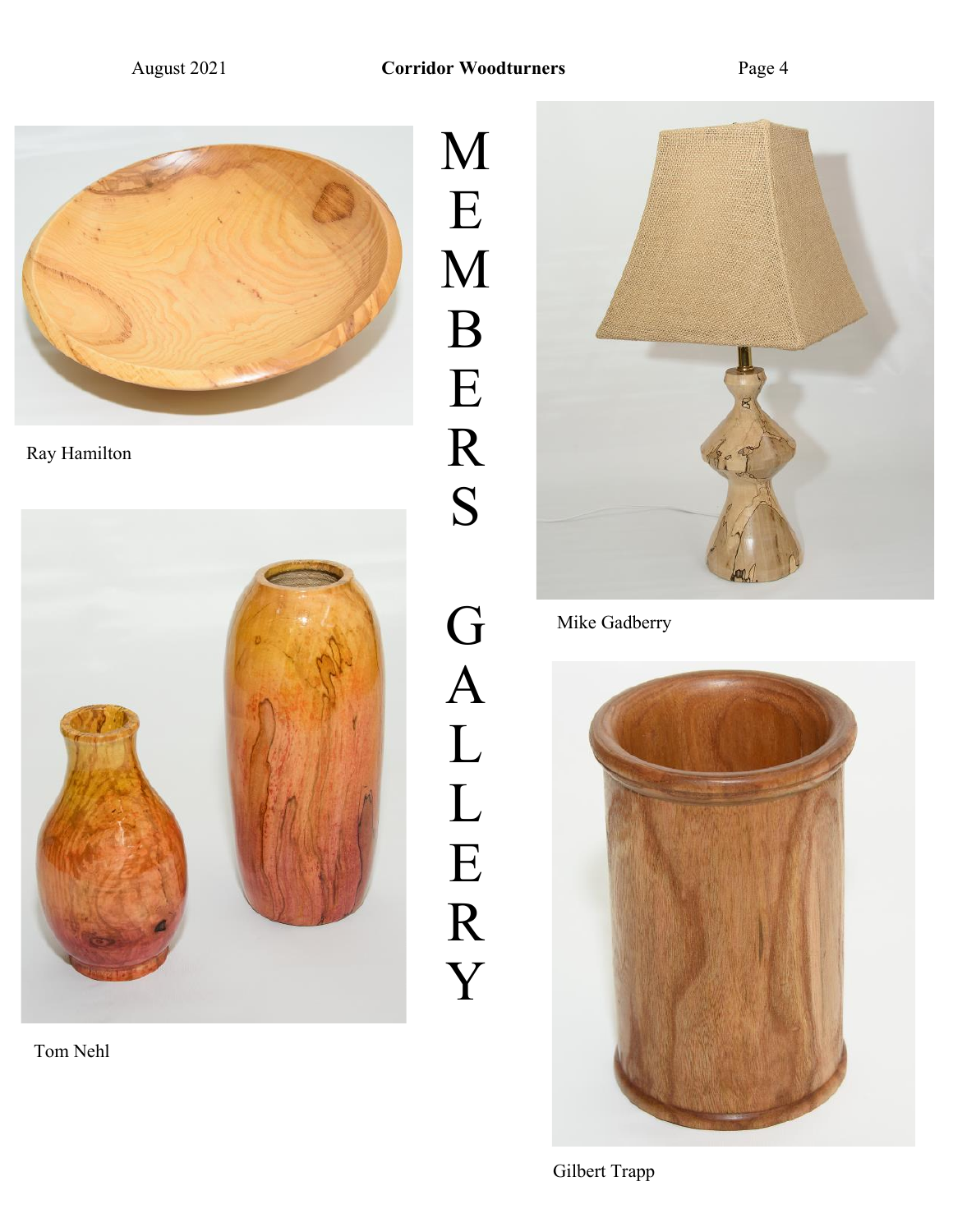

Ray Hamilton



M E M B E R S





Ed Foss



Tom Nehl

Ray Hamilton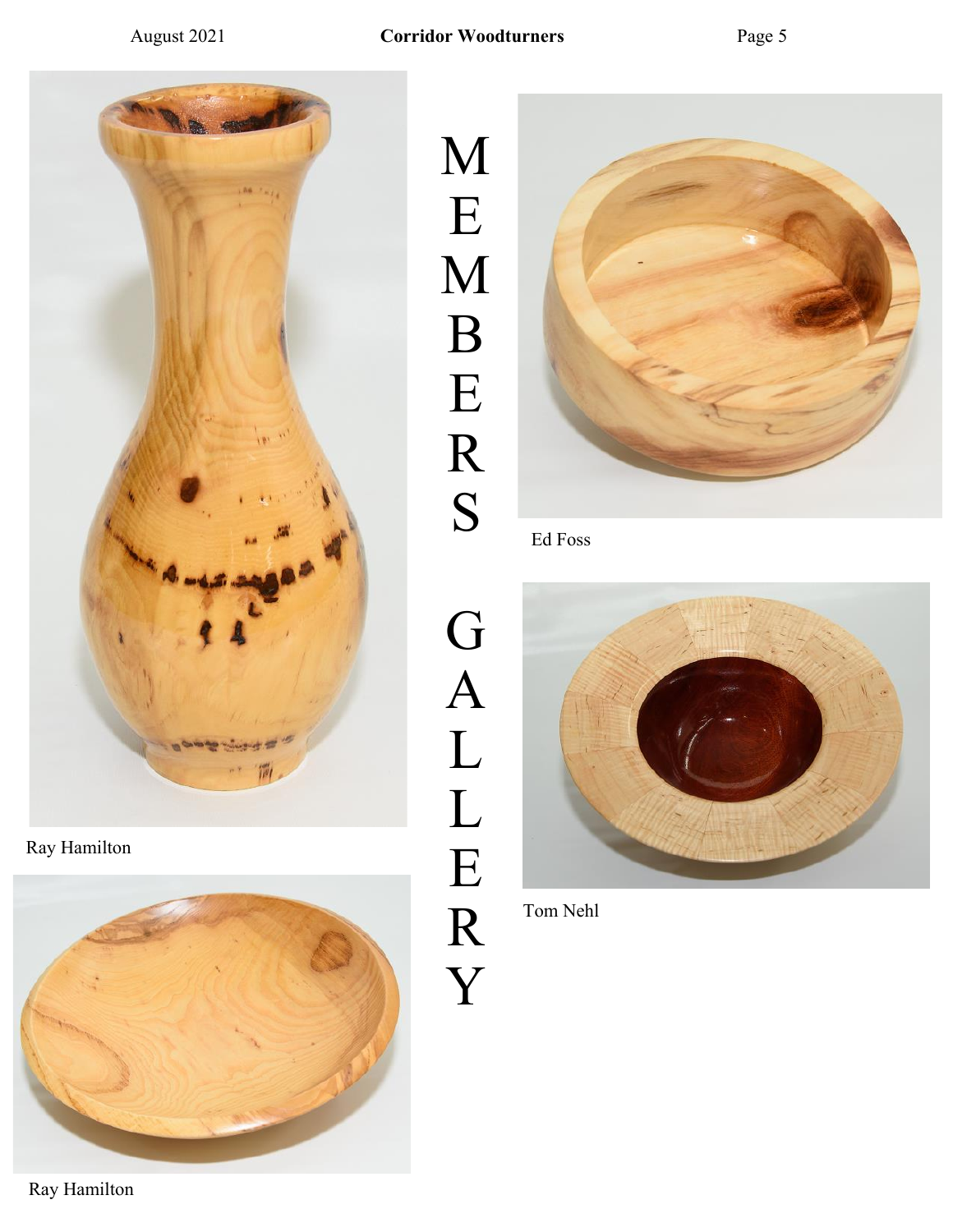

Ed Foss



Ray Hamilton

M E M B E R S

G

A

L

L

E

R

Y



Mile Gadberry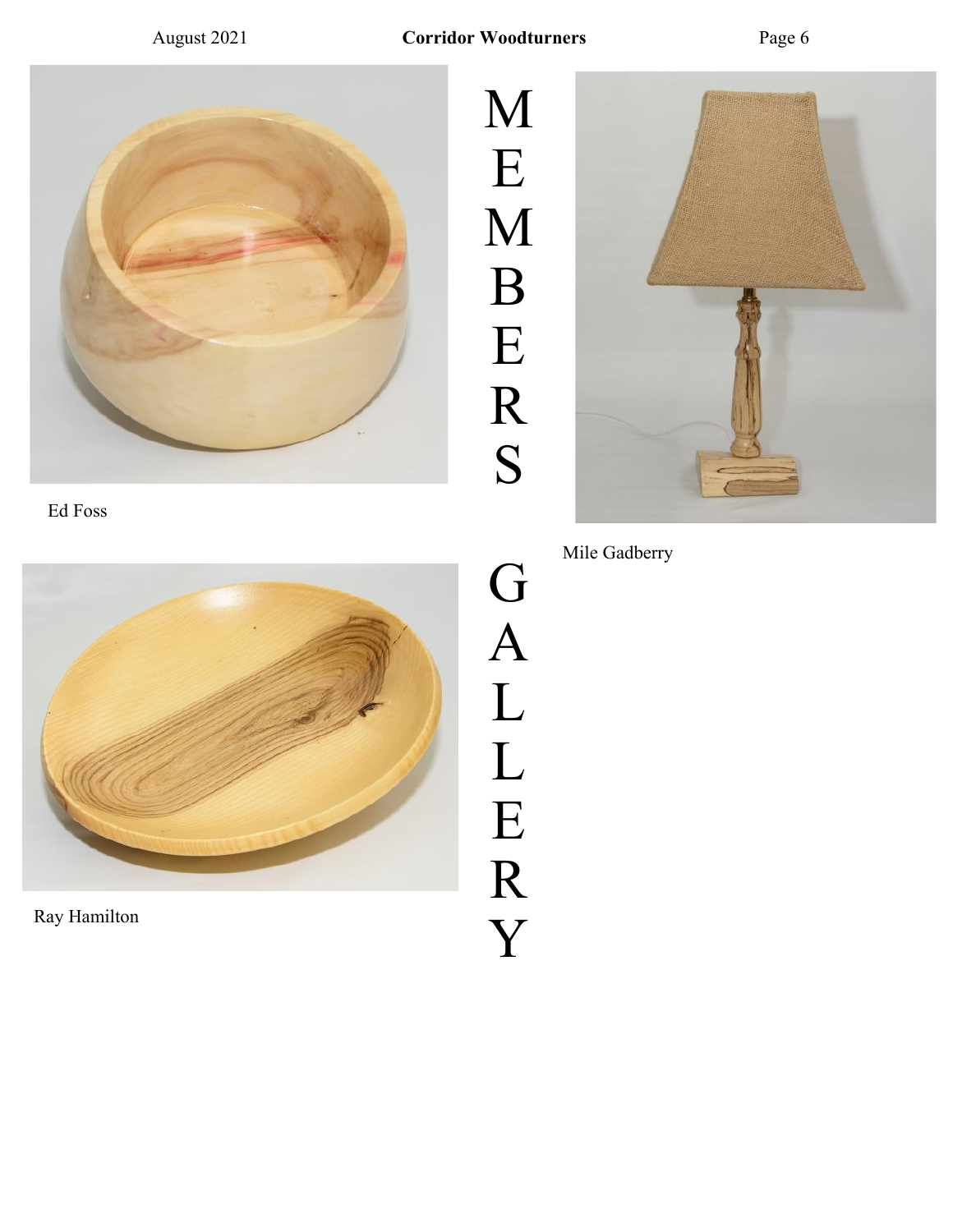### **Library Information**

Do you use the literature library? What items would you like to see added, what would make it easier to use? See Gary Nosek and make your wishes known.

#### \* Assemble and Glue the Call Pieces

To make a slate over glass call, glue a 3" diameter glass "Sound Board" to the pedastool in the bottom of the pot. Clamp the glass to the pot until the glue dries. Finally glue the top 3 1/2" slate into the groove cut for it in the pot and clamp until dry. Plastic spring clamps work well for clamping the slate or glass in place. Be careful not to place a spring clamp in the center of the slate or glass, as the pressure can cause a break. The clamps should only be placed along the edge of the slate or glass.

There should be a slight gap between the pot and the edge of the slate or glass that will be filled with glue. This will allow a little bit of room for expansion and contraction. If the slate or glass fits to tightly, you will need to sand the inside edge of the pot until the slate or glass fits as desired.

Any good water proof glue can be used to assemble the call. We prefer Liquid Nails or clear silicone. Silicone looks better with glass calls, but takes much longer to dry.





 $25 - 30$ 

https://www.grassycreek**calls**.com

https://www.shipleysoutdoors.com/game-call -supplies

https://www.brooksidegamecalls.com

Hickory or purpleheart are good choices for strikers although they can be made from almost anything. Experimenting with various materials will change the sounds.